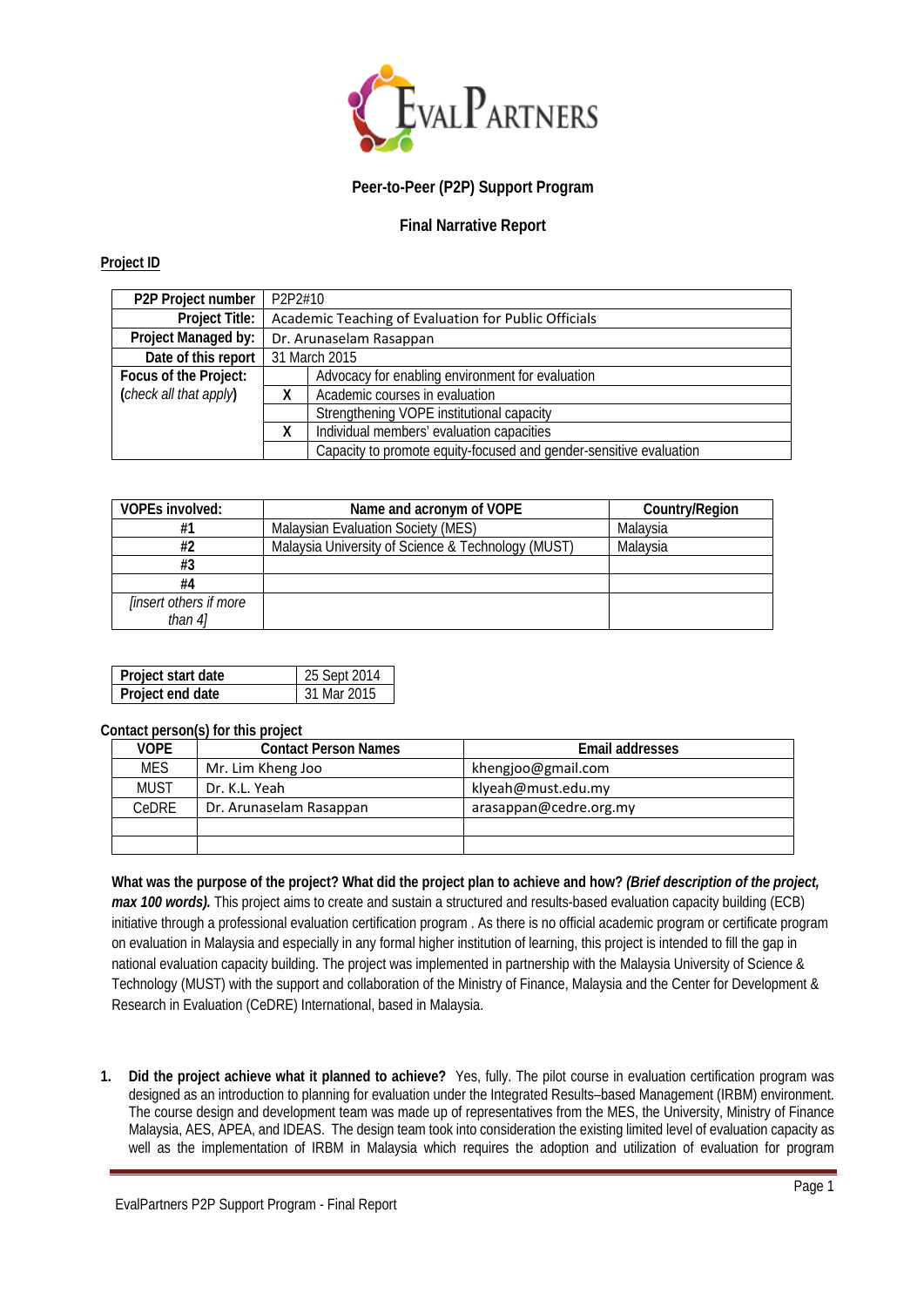performance planning and management. A copy of the course program is attached for reference (Appendix 1). With the necessary approvals obtained from the Curriculum Committee and also from University Senate, the pilot course in evaluation was conducted by the University's School of Business from January–March 2015. Using an action-learning approach, the course consisted of 3 separate but linked workshops totalling 10 workshop days in addition to 2 home-based assignments in between the workshops. To ensure collaborative self-learning, a dedicated online discussion forum was formed, where participants and facilitators interacted among themselves. Course materials and documentation were made available online. This facility combined with the active online discussions and exchanges of information between and among participants and course facilitators, proved to be extremely useful in guiding the participants with their course work and enriching the sharing of information.

The success of this pilot course can be attested from the comments and feedback received from the participants for future improvements to the course program. Among the positive comments received include the following:

- *Course facilitators with sound experience*
- *Relevant content*
- *Good use of real scenario issues for discussion groups [real programmes provided by participants from their own experience]*
- *Timing, scheduling, assignments and group work were well organized*
- *Scheduling of workshops and assignment is appropriate*

Another evidence of the course usefulness is that participants had no hesitation to recommend the course tor their colleagues based on the following comments:

- *It is a good introduction to planning for evaluations and should be attended by many*
- *Yes, they need to know the approach / technique of evaluating a programme*
- *Definitely, so that they will be more concerned to achieve appropriateness, effectiveness, efficiency and timeliness*
- *Yes, because the scope of evaluation is wide, so everybody should have knowledge on evaluation*
- *I would recommend my colleagues to attend this course in future as it is a good course that will help them in doing their jobs.*
- *Certainly, this is recommended for all colleagues who are interested in applying a systematic approach in M&E, to apply the concepts & methodology systematically.*

The participants also identified several areas for improvements as seen from the following feedback:

- *Course assignment approach is good, but the technical aspects required to complete the assignments is too complex (for Introductory course)*
- *Large volume of contents for participants to absorb and digest.*
- *Complexity of technical items in content on data collection and management*
- *More participants (needed) from different organizations.*
- **2. Was the project implemented as planned? If there were changes in the planned activities, why they were necessary?** The project implementation went according to plan. The course program design was completed on time. The endorsement and approvals for the course from both the University Senate and the Ministry of Finance, Malaysia were received according to plan. Minor changes were made related to the actual schedule and dates of one of the 3 workshops proposed by the course program. The change in workshop dates was necessary due to course application deadline being extended by a week and also due to the unavailability of course facilitators on the planned set of dates.
- **3. What are the main lessons learned from the experience of this project that you would like to share with other VOPEs?**  There are several key learnings from this project as follows:
	- a. The key to success is to communicate and explain in detail to all project partners about the project's purpose, strategies, work plan as well as its potentials. This is to achieve goal congruence and role clarity amongst the project partners so as to avoid any potential conflict.
	- b. The second lesson learnt is to obtain the future commitment and support of all project partners on the possibility of scaling-up and rolling-out of the pilot prior to project commencement. Such a measure is necessary to ensure higher probability of success of the pilot due to commitment from all parties involved. In the case of the MES, there has been good uptake from all partners including the government of Malaysia which actually sponsored its participants for the pilot course;
	- The third lesson relates to the selection and composition of the course design and development team members. Having a select group of international experts with proven credibility working with the local members who understand the local cultural context immensely contribute to the quality of the course program so as to gain the confidence and trust of the university approving authorities. The design team in this case was made up of key representatives/experts